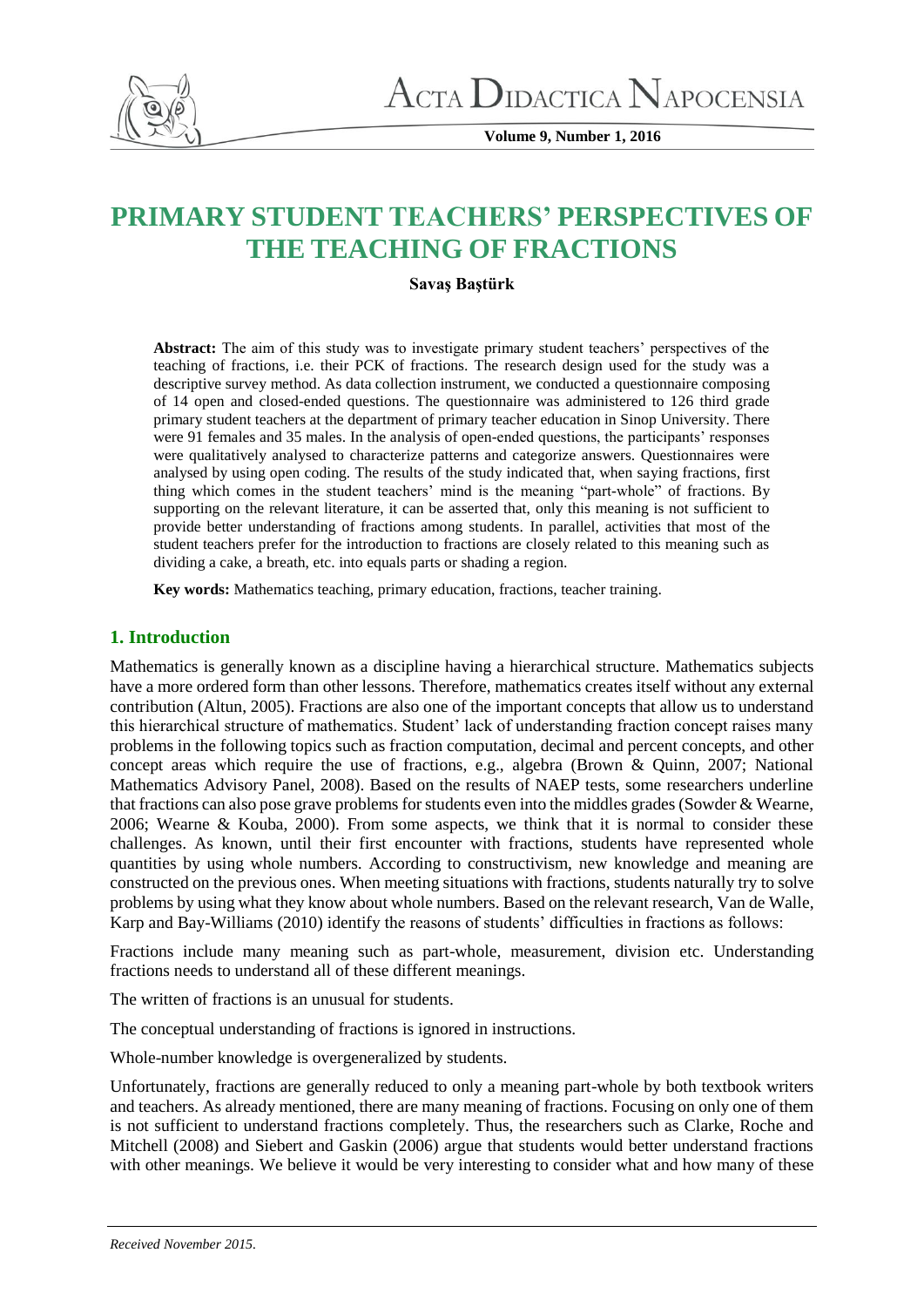meanings of fractions are mentioned by the student teachers participating in this study. These meaning are summarized as follows (Alacacı, 2009; Wan de Walle, Karp & Bay-Williams, 2010):

*Part-whole:* It is the most known and used meaning. A whole is divided into equal parts and we select or take some of them. Sure, this whole can be a group of people or a length.

*Division:* This meaning is rather encountered in the situations of sharing. There is equally sharing some quantities between some people or things such as sharing 20 pens with 5 students.

*Measurement:* Sometimes, fractions are used to identify a length or a measurement piece to determine the length of an object. This meaning refers that fraction represent measurement of quantities such as length, area, weight or volume which are unable to be represented with whole numbers.

*Operator:* This meaning refers to enlarge or reduce a certain quantity. For instance, an image can be enlarged or reduced at a rate of 3/4 with a photocopier. After that, we can ask students what to do in order to restore it, i.e., at what rate it is necessary to enlarge or reduce the image. It is not difficult to consider the relationship between operator meaning and multiplication of fractions. In other terms, examples based on this meaning can help to understand the multiplication of fractions (Charalambous & Pitta-Pantazi, 2005).

*Ratio:* The ratio is another meaning of fractions. For instance, 2/5 can be considered to be the probability of an event being two in five. Ratios can be expressed in two different ways. The one is part-part such as the ratio of boys to girls in class and the other one is part-whole such as the ratio of boys to all class.

As there are many factors that can influence it, mathematics teaching is a complex process. Sure, one of the most important factors is the teacher. The belief that the well-teaching of mathematics strongly requires an adequate mathematic background is very common in society (Baştürk & Dönmez, 2011). Sure, the importance of the subject matter knowledge is not deniable, but only having this kind of knowledge is not sufficient to be an effective teacher. In the literature, we consider that teacher knowledge is defined in different ways and its many components have been discussed (Fennema & Franke, 1992; Grossman, 1990; Hill, Ball, & Schilling, 2008; Shulman, 1986). With his studies on teacher knowledge, Shulman (1986, 1987) is one of the first researchers in this subject.

Content knowledge and pedagogical knowledge were considered to be independent from each other for years. Shulman (1986) combined them and called this new component of teacher knowledge as pedagogical content knowledge (PCK). According to Shulman, PCK is as follows: "The most useful forms of content representation, the most powerful analogies, illustrations, examples, and demonstrations-in a word, the ways of representing and formulating the subject that makes it comprehensible for others" (p. 9). This knowledge also includes "an understanding of what makes the learning of specific topics easy or difficult: the conceptions and preconceptions that students of different ages and backgrounds bring with them to the learning of those most frequently taught topics and lessons" (p. 9).

In mathematics education, there are some information resources for the teaching of a concept. The teacher is one of the most important of them. Therefore, the identification of teachers' perspectives of teaching and learning mathematical concepts may contribute to develop their teaching and learning (Baştürk & Zeybek, 2007). Teacher knowledge on subject matter, students' learning difficulties, teaching strategies, representations, curriculum etc., provide us to realize insight into the nature of mathematics teaching. As student teachers reflect the profile of teachers in future, examining such knowledge becomes more important. Thus, this study aimed to investigate primary student teachers' perspectives of the teaching of fractions, i.e. their PCK of fractions. All the education to be given to student teachers during their training should provide them with required knowledge and skills for, and positive attitudes towards the profession they will do (Baştürk, 2009a; Johnson & Howell, 2005; Senemoğlu & Özçelik, 1989). Identifying student teachers' PCK of fractions is quite important in the context of helping us understand at what points the present teacher training programs should be reviewed and improved. As known, one of the most important missions of teacher training programs is to determine how to train an effective teacher, how to equip student teachers with the characteristics of such a teacher and to evaluate the current program. Therefore, it can be asserted that the results of this study will contribute to improve the teaching of fractions in teacher education.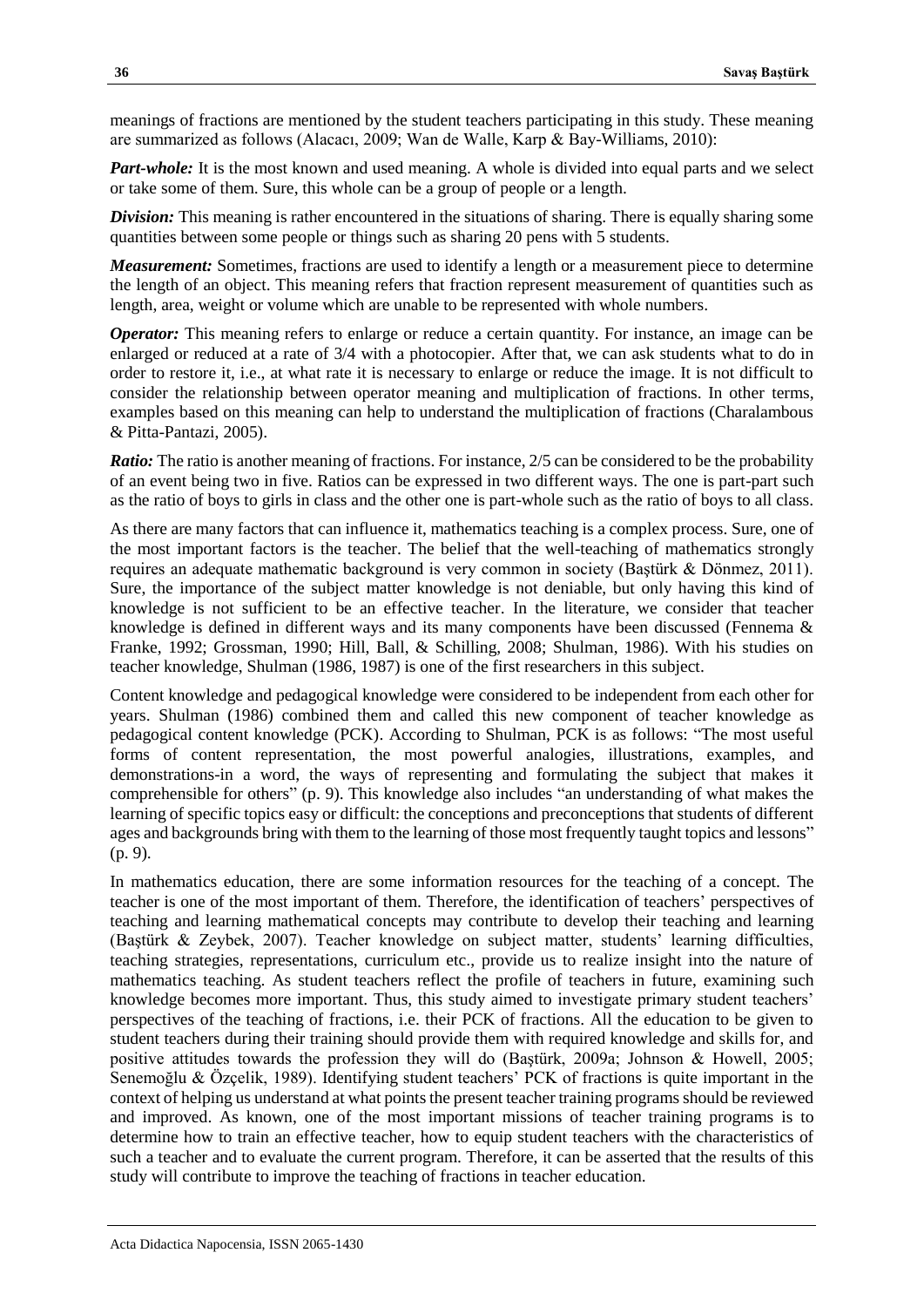## **2. Method**

The research design used for the study was a descriptive survey method. Thus, student teachers' perspectives of the teaching of fractions were identified without influencing them in any way. This kind of researches has a pioneering role to quantitative research designs. As quantitative experiments often take a lot of time and are expensive, descriptive research design is very useful to decide what is worth studying (Shuttleworth, 2008).

## **2.1. The participants**

The study was conducted with 126 third grade primary student teachers at the department of primary teacher education in Sinop University that is a public university in the north of Turkey. There were 91 females and 35 males. The courses related to mathematics and mathematics teaching taken by primary student teachers until the experience were basic mathematics I (2 credits), basic mathematics II (2 credits), mathematics teaching I (3 credits) and mathematics teaching II (3 credits). The content of these courses are presented in Table 1. As can be seen from the table, the research group were able to understand and answer to a questionnaire designed to determine student teachers' subject matter knowledge and PCK of fractions.

| Courses                 | Content of the courses                                                                                                                                                                                                                                                                                                                                                                                                                                                                                                                                                                                                                                                                                                                                                                                                                                                            |
|-------------------------|-----------------------------------------------------------------------------------------------------------------------------------------------------------------------------------------------------------------------------------------------------------------------------------------------------------------------------------------------------------------------------------------------------------------------------------------------------------------------------------------------------------------------------------------------------------------------------------------------------------------------------------------------------------------------------------------------------------------------------------------------------------------------------------------------------------------------------------------------------------------------------------|
| Basic mathematics I     | Definition of mathematics, relation with other science. Sets and operation at sets.<br>Foundation of number system, natural number. Different based number, integer.<br>Divisibility rules, Greatest Common Factors (GCF) and Least Common Multiple (LCM)<br>concepts and applications. Ratio and proportion, compound ratio concepts and application.<br>Real number, exponentiation and rational exponents. Cartesian product, correlation,<br>function, operation concepts and their graphics. Equality and ordering correlation. Data<br>collection and summary of data, their graph, measure of central distribution.                                                                                                                                                                                                                                                        |
| Basic mathematics II    | Algebraic expression, equation and identity concepts, operation at algebraic expressions,<br>equation and inequality concepts, system of equation and inequality. Two variable<br>functions, graph of continuously and discontinuous functions. Foundation of geometry.<br>Plenary Shape and their area and circumference. Solids and their area and volume.<br>Congruent, similarity, right triangles, correlations of right triangles, geometric place and<br>basic drawing. Fundamental concepts of trigonometry. Analytical examination of line and<br>circle.                                                                                                                                                                                                                                                                                                                |
| Mathematics teaching I  | Historical development of teaching mathematics, teaching methods in mathematics<br>education, learning-teaching process, primary mathematics education program, adaptations<br>of general teaching methods to mathematics education, special teaching methods and<br>strategies in mathematics education, measure and evaluate in mathematics education,<br>problem solving, concept of number, natural numbers, basic operations with natural<br>numbers.                                                                                                                                                                                                                                                                                                                                                                                                                        |
| Mathematics teaching II | Fractions, students' misconceptions about learning fractions, different meanings of<br>fractions, fraction models, equality, compare, set up in order, operations with fractions,<br>decimal fractions, operations with decimal fractions, suitable activity examples for targets<br>of programme, geometry, development of geometric thinking of children, teaching 2 and<br>3-dimensional geometry concepts, suitable activity examples for targets of geometry in<br>programme, measure, development of thinking about measure of children, dimension, field,<br>volume, time measures, weigh, money, suitable activity examples for targets of measure in<br>programme, data management, tables and graphics, suitable activity examples for targets<br>of data in programme, measure and evaluation in mathematics education, multiple measure<br>and evaluation techniques. |

**Table 1.** *Content of the courses related to mathematics and math teaching*

#### **2.2. Data collection and procedures**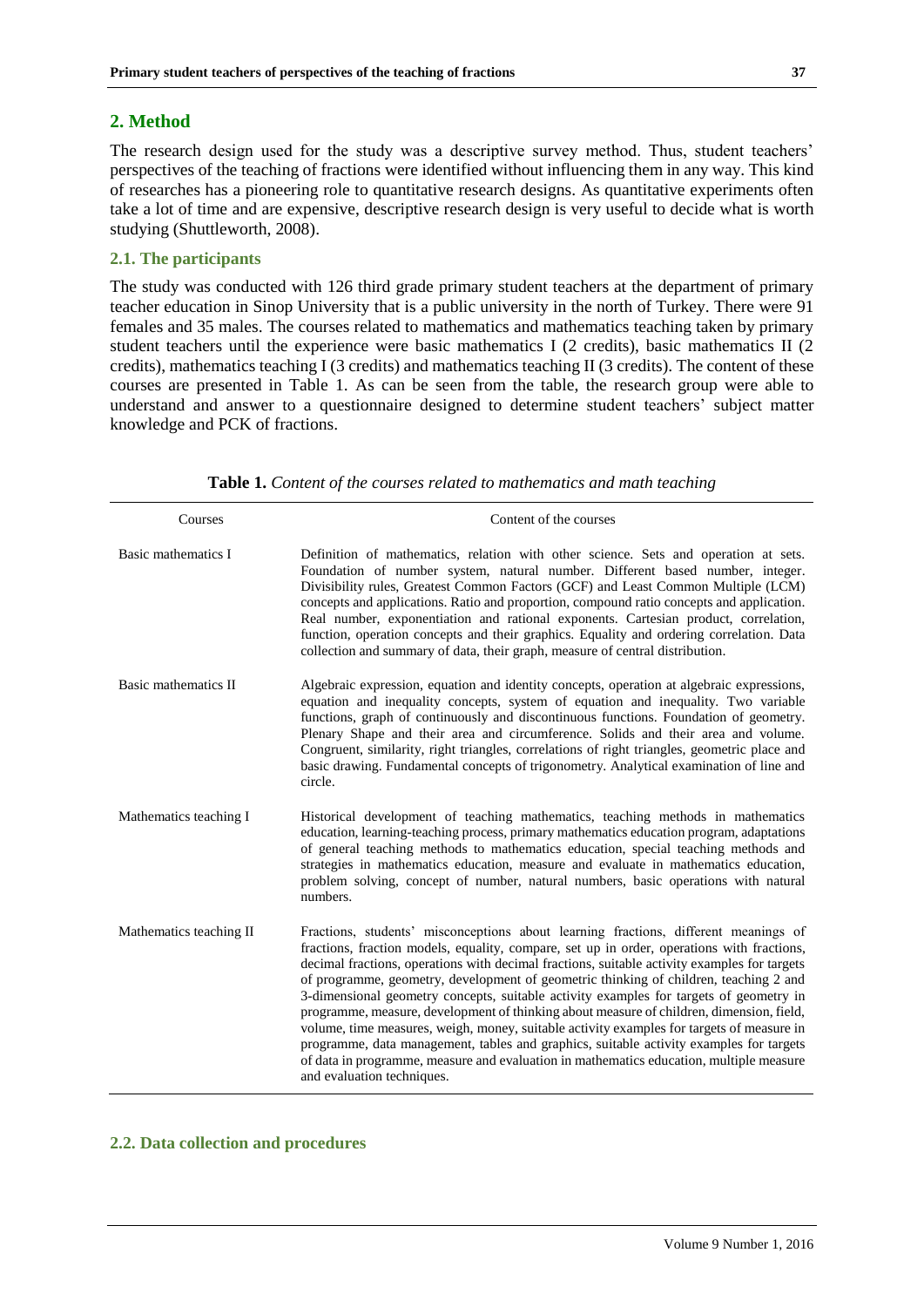In order to understand the primary student teachers' perspectives of teaching fractions, a questionnaire composing of 14 open and closed-ended questions was administered. Based on the objectives of fractions of Turkish elementary mathematics curriculum, the studies on student teachers' PCK and students' misconceptions about fractions (Baştürk, 2009b; Eroğlu, 2012; Chang, 1997; Haser & Ubuz, 2003; Johnson, 1998; Mack, 1990; Pesen, 2007; Soylu & Soylu, 2005), the questionnaire items were developed. The questionnaire aimed to determine the student teachers' content knowledge and PCK (e.g., teaching methods, learning difficulties, students' misconceptions about fractions, their reasons and overcoming strategies for these misconceptions). In this paper, we only presented the results of the analysis of three open-ended questions directly related to the research problem.

## **2.3. Data Analysis**

The participants' responses to three questions were qualitatively analysed to characterize patterns and categorize answers. The analysis was based on using open coding. It is the part of analysis that pertains specifically to the naming and categorizing of phenomena through the close examination of data (Yıldırım & Şimşek, 1999). In order to test the inter-judge reliability, the researcher and two experts from the department of primary teacher education examined data and response categories. Disagreements between the experts were solved by discussing and at this way it was tried to arrive a great common agreement on categories and coding (Lincoln & Guba, 1985).

## **3. Results**

In this section, the results of the analysis of the questions will be presented based on the frequency and percentage tables and quotations from typical responses.

#### **3.1. First things coming to student teachers' mind when saying fractions**

In the first question, the student teachers were asked to indicate what is coming to their mind when saying fractions. With this question, we aimed to consider their "concept images" of fractions in the terminology of Tall & Vinner (1981). The results are indicated in Table 2:

| Categories                                                                                   |    | $\%$ |
|----------------------------------------------------------------------------------------------|----|------|
| Category 1 (C1): Part-whole                                                                  |    | 46   |
| C2. Statements containing elements of fractions such as numerator, denominator, fraction bar |    |      |
| etc.                                                                                         | 54 | 42.9 |
| C <sub>3</sub> . Division                                                                    | 37 | 29,4 |
| C4. Type of fraction (improper, proper, equivalent, etc.)                                    |    | 10.3 |
| C5. Sharing or equal distribution                                                            |    | 9,5  |
| C6. Examples comprised of partitioning a whole into fractional parts                         |    | 0.8  |
| C7. Numbers able to be written decimals                                                      |    | 0.8  |
| C8. Non-integer                                                                              |    | 0.8  |
| Other responses                                                                              |    | 1,6  |
| Non response                                                                                 |    | 0    |

**Table 2.** *Fractions According to Student Teachers*

When saying fractions, first things the most of the student teachers think are related to the partwhole meaning of fractions (58%). 54% of them indicate elements of fractions such as numerator, denominator, and fraction bar etc., while 37% give responses evoking the division meaning. On the other hand, there are 13% and 12% who answer to the question by respectively writing type of fractions (improper, proper, equivalent, etc.) and sharing or equal distribution. As a result, it can be asserted that two meanings of fractions are more common among the student teachers: the part-whole meaning and the division meaning. In addition, based on the categories C2 and C4, we can suppose that fractions' types and elements take an important place in the fractions learning and teaching of the student teachers. Some excerpts from student teachers' typical responses are given below:

Parts which are selected from a whole (Student Teacher98).

Fractions mean the expression of case of a part in whole. We use fractions to symbolize that this part corresponds to how many portion of the whole (ST33).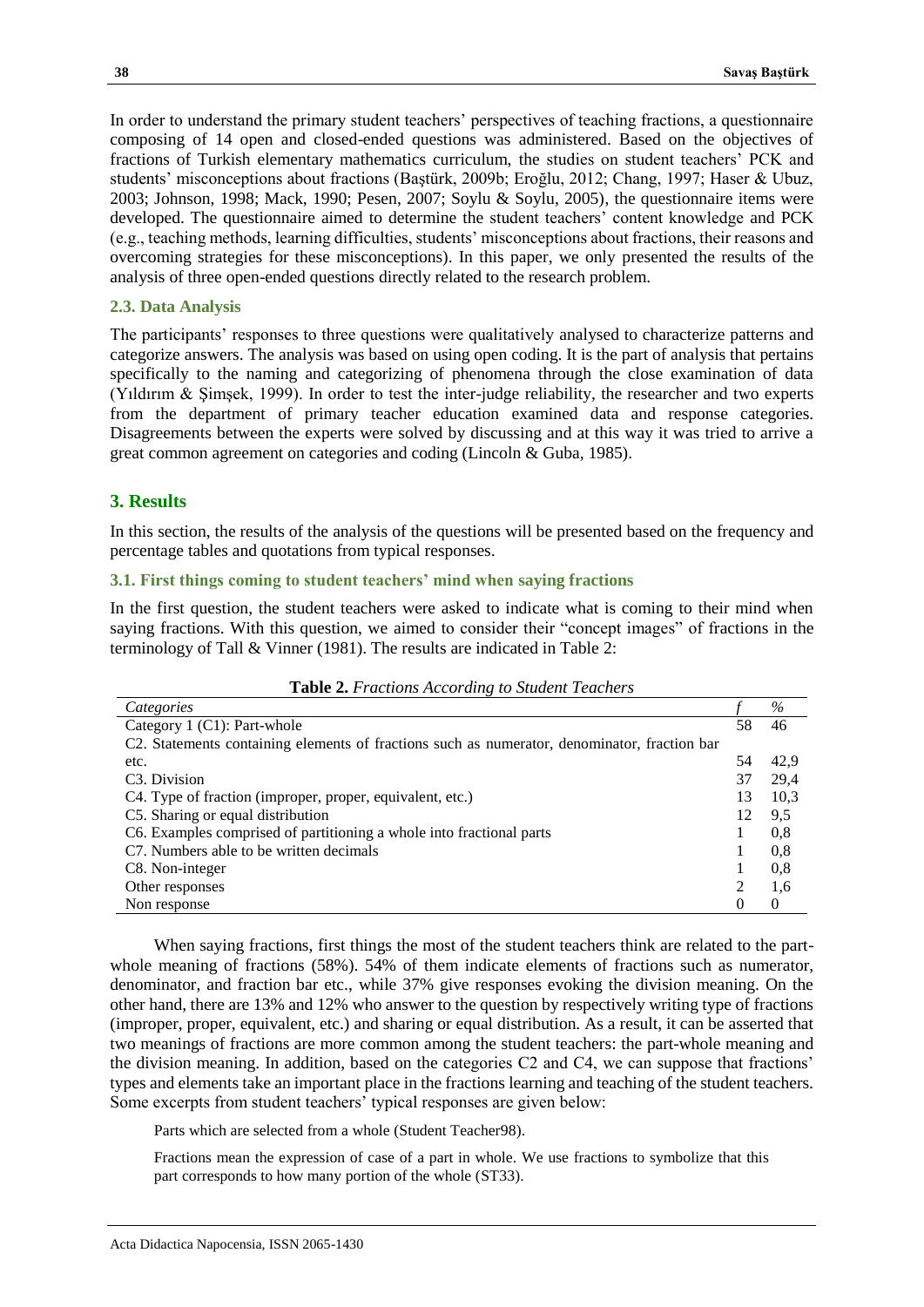3/4, Numbers which have numerator and denominator (ST110).

Fraction bar first comes to my mind, then slice of cake, graphs and figures (ST51).

When saying fractions, the ratio of a number to another comes to my mind such as  $a/b$  (ST114).

There are numerator and denominator. If the numerator is less than the denominator, the fraction is called proper. If the numerator is greater than the denominator, the fraction is called improper (ST11).

As a result, the student teachers' first images of fractions largely focus on the part-whole and division meanings of fractions. The other meanings like measurement, operator and ratio do not exist or they are very limited. On the other hand, the elements used in the writing of fractions such as numerator, denominator, fraction bar etc. firstly appear in many student teachers' mind when they hear the word of fraction.

## **3.2. Introduction to fractions in the first lesson**

In one of the questions, we asked the student teachers to briefly describe their introduction to fractions in the first lesson by specifying what figure or figures they draw, what example or examples they give from daily life. Frequencies and percentages of the student teachers' responses are presented in Table 3.

| <b>Table 3. Introduction to Fractions</b>                                                    |    |      |  |  |  |
|----------------------------------------------------------------------------------------------|----|------|--|--|--|
| Categories                                                                                   |    | $\%$ |  |  |  |
| C1. Use of materials and examples from daily life (partitioning a breath, cake, apple, etc.) |    | 93.7 |  |  |  |
| C2. Using visual shapes especially geometric shapes                                          |    | 34,1 |  |  |  |
| C3. Half, quarter, equivalent parts                                                          |    | 23   |  |  |  |
| C <sub>4</sub> . Division                                                                    | 23 | 18.3 |  |  |  |
| C5. Using elements of fractions such as numerator, denominator, fraction bar etc.            |    | 4    |  |  |  |
| C <sub>6</sub> . Unit fraction                                                               |    | 0.8  |  |  |  |
| Other responses                                                                              |    | 0.8  |  |  |  |
| Non-response                                                                                 |    | 0.8  |  |  |  |

Table 3 reveals that the majority of the student teachers (about 94%) introduce to fractions by using materials and examples from daily life such as partitioning a breath, cake, apple, etc. In terms of their sensitivity with respect to the use of concrete examples and materials, this result can be considered to be positive. Using visual shapes especially geometric shapes plays an important role in the introduction to fractions of 34% of the student teachers. Some student teachers (23%) underline the concepts half, quarter, equivalent parts in their first lesson, while some other (18%) introduce to fractions with cases based on their division meaning. All this is reflected in the following excerpts:

I use an object or a shape which attracts children's attention. For example, a cake. I divide it into equal parts, and distribute them in the manner of one part for the one, one part for the other. Then, I ask students questions such as "How many parts do the cake consist of? How many parts are disturbed? How many parts are left? etc." (ST122).

Firstly, I ask students what are coming to their mind when saying part and whole. Then, I give the definition of fractions. To provide that they can understand fractions, by giving examples I try to lead them to the definition. With the examples such as cake, walnuts, etc., I try to provide the stability of new concept (ST123).

With concrete examples, I introduce to fractions. I draw the shape of a watermelon and divide it into equal parts. Then, I ask students to distribute them to two or three people (ST27).

By drawing attention to myself, I start the lesson. In my teaching, I benefit from geometrical shapes such as circle, square etc. From daily life, I give cake and pizza sharing examples (ST14).

Consequently, to start fractions most of the student teachers choose the use of materials and examples from daily life such as partitioning a breath, cake, apple, etc. Some of them prefer using visual shapes especially geometric shapes. It is possible to conclude that the student teachers' introduction projects to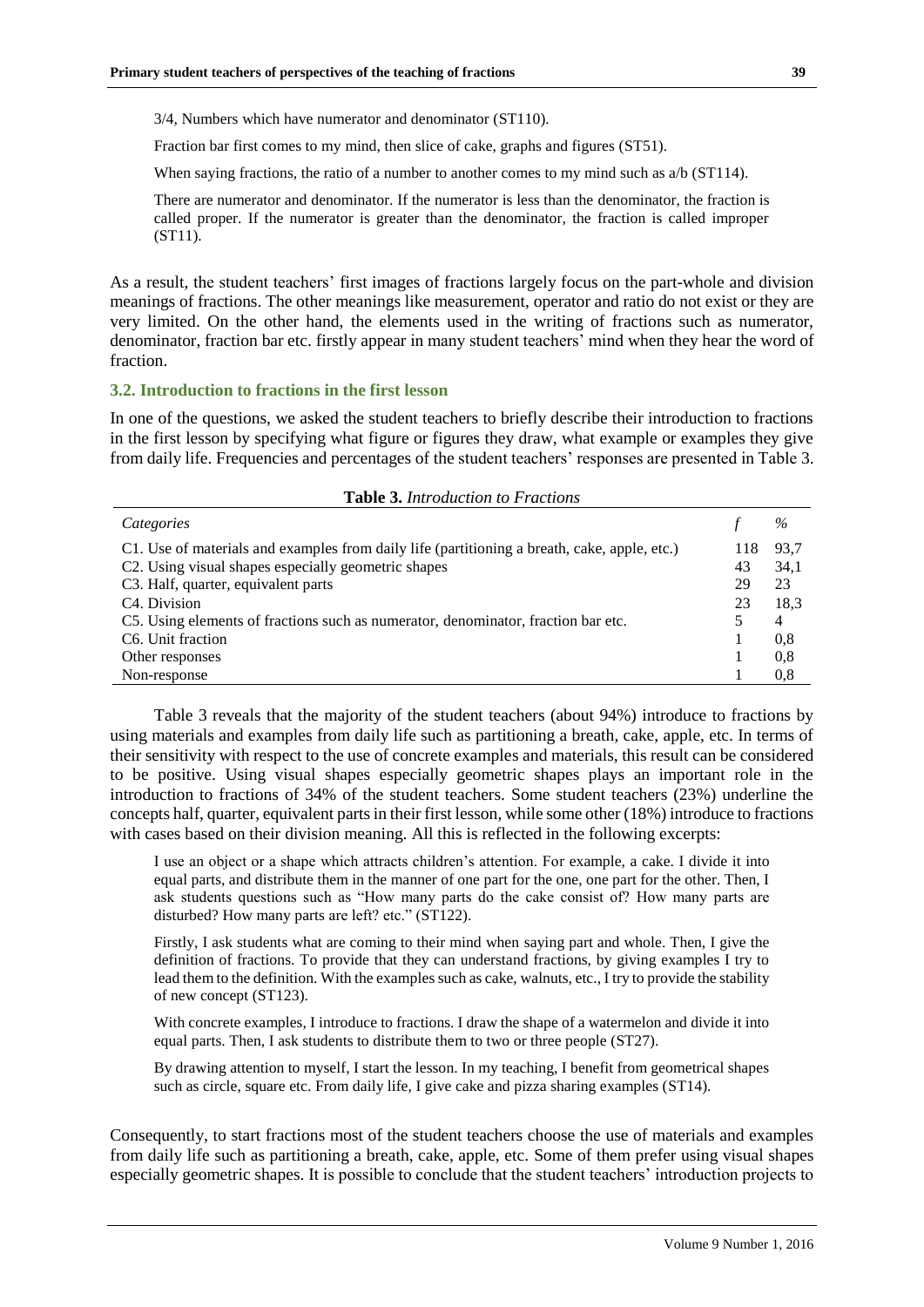fractions are mostly based on the part-whole meaning. This is in accordance with the results of the analysis of the previous question.

## **3.3. Students' difficulties in fractions according to the student teachers**

In one of the questions, we asked the student teachers to write students' most frequent difficulties in understanding fractions and how to overcome them. The results of the analysis of their responses are displayed in Table 4.

**Table 4.** *Students' Obstacles or Difficulties of Fractions*

| Categories                                                                                      |  | %    |
|-------------------------------------------------------------------------------------------------|--|------|
| C1. Ordering fractions in ascending or descending order                                         |  | 25,4 |
| C2. Four operations on fractions (adding or subtracting fractions containing unlike quantities) |  | 22,2 |
| C3. Understanding proper or improper                                                            |  | 19,8 |
| C4. Understanding what mean numerator and denominator                                           |  | 15,9 |
| C5. Reducing or extending fractions                                                             |  | 5,6  |
| C6. Recognizing that integer and decimal numbers are also fractions                             |  | 5,6  |
| C7. Equivalence of fractions                                                                    |  | 4,8  |
| C8. Transforming fractions into shapes or vice versa                                            |  | 4,8  |
| C <sub>9</sub> . Comparing fractions                                                            |  | 4    |
| C <sub>10</sub> . Problems with fractions                                                       |  | 4    |
| C11. Identifying fractions on number lines                                                      |  | 2,4  |
| C <sub>12</sub> . Non difficulty                                                                |  | 1,6  |
| Other responses                                                                                 |  | 4,8  |
| Non response                                                                                    |  | 7,1  |

As can be seen from the table, the difficulties most frequently mentioned by the student teachers are as follows: Ordering of fractions in ascending or descending order (25%), four operations on fractions (22%), understanding proper or improper fractions (20%) and understanding what mean numerator and denominator in a fraction (16%). Despite their small percentages, reduction or extension of fractions (6%), recognizing integer and decimal number as a fraction (6%), equivalence of fractions (5%), transforming fractions into shapes or vice-versa (5%) and comparing fractions are also among difficulties cited by the participants. The following excerpts illustrate very well our analysis on the student teachers' responses:

Students have difficulties in understanding that fractions such as 3/6 and 1/3 mean the same thing. If I were a teacher, in order to teach in a better way, I would present this case with shapes (ST12).

I believe that they (students) have difficulties in ordering fractions in ascending or descending order. To prevent this, it is able to benefit from concrete objects (ST26).

Students may have difficulties in adding and subtracting fractions, especially when their denominators are not the same. I think that one can teach by visualizing (ST110).

According to me, ordering fractions whose, the denominators are not the same may be difficult for students, because I also had difficulties in this subject. There can also have difficulties in reducing or extending fractions. To overcome difficulties, one can give more examples and solve more problems on this subject (ST32).

They (students) have problems in converting improper fractions to proper and vice-versa (ST25).

Students may not understand the relationship between whole and part. Examples underlining this relation more clearly, may help them to understand it better (ST41).

In conclusion, the student teachers' perspectives of students' difficulties and misconceptions of fractions are rather focused on the practice applications like ordering fractions, four operations in fractions etc. The number of the student teachers who mention the difficulties and misconceptions resulting from the conceptual understanding of fractions is very limited.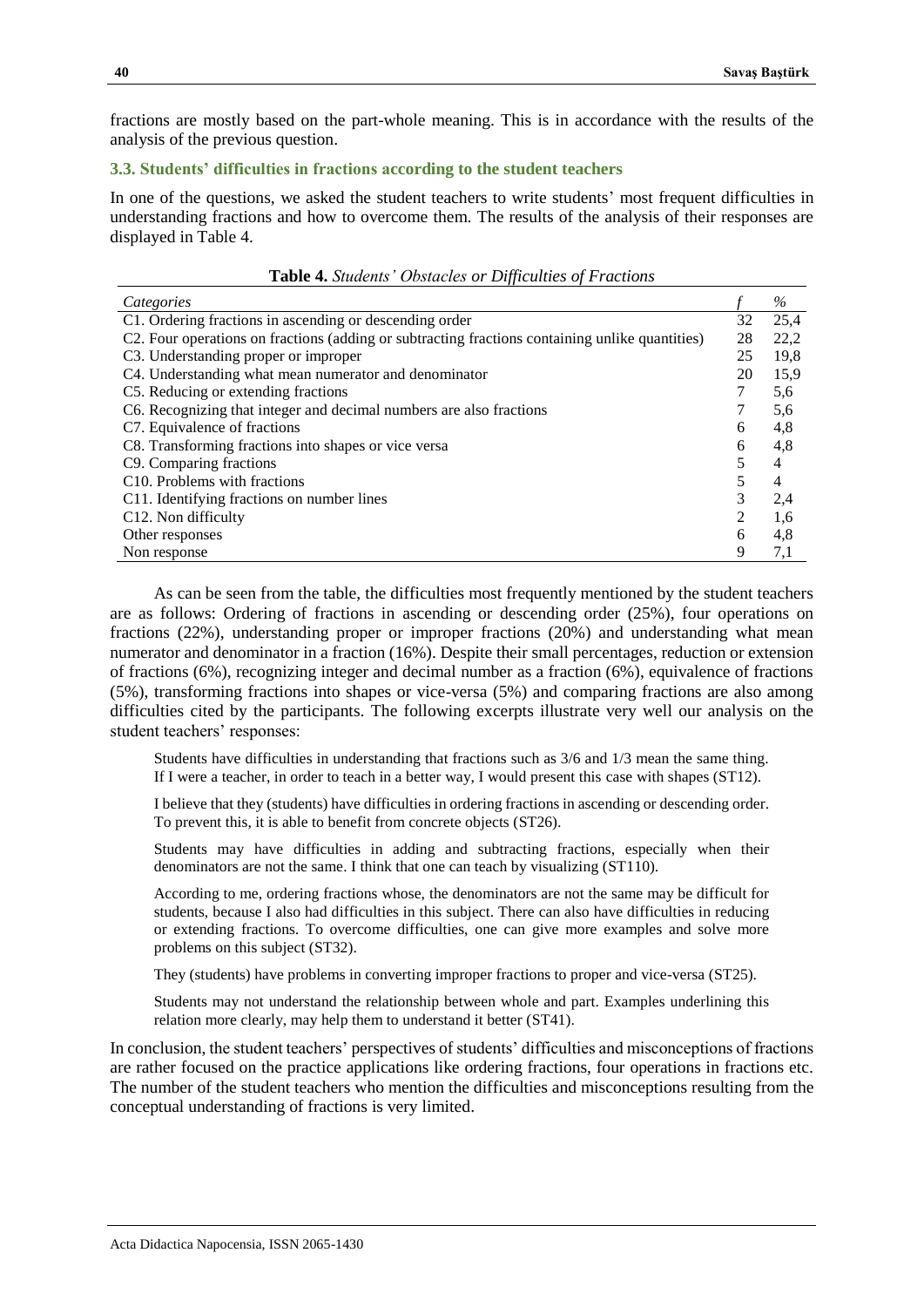## **4. Conclusion and Discussion**

This study aimed at investigating primary student teachers' perspectives of the teaching of fractions, i.e. their PCK of fractions through a questionnaire which was administered to 126 third grade primary student teachers. In the faculties of education, it is very important that student teachers should be wellequipped with subject knowledge and PCK. Thus, we think that the results of the present study will contribute to teacher training process.

The student teachers' content images of fractions are rather based on the part-whole and division meanings of fractions. The other meanings such as measurement, operator and ratio were very limited or did not exist. We assume that there can be two reasons: the one is that the part-whole meaning is an effective starting point for building meaning of fractions (Cramer & Whitney, 2010), and in line with the first, the other one is that the part-whole meaning is commonly used by textbook's writers and teachers (Van de Walle, Karp, & Bay-Williams, 2010). On the other hand, a significant proportion of the student teachers gave responses which refer elements of fractions such as numerator, denominator, fraction bar, etc. In order to explain it, we can propose a hypothesis that the nature of the student teachers' learning (and sure teaching) is (will be) based on external indices (i.e., "instrumental understanding") rather than on "relational understanding" (Skemp, 1977). Sure, with researches to be conducted in this subject, this hypothesis should be tested.

With regard to their introduction to fractions in the first lesson, in line with their first images of fractions, most of the student teachers choose the use of materials and examples from daily life such as partitioning a breath, a cake, an apple, etc. Starting from the same point, some of them prefer using visual shapes especially geometric shapes. As a result, it can be asserted that the student teachers' content images and introduction projects to fractions are very limited and rather based on the part-whole meaning of fractions. From the relevant literature, we can claim that only this meaning is not sufficient to provide better understanding of fractions among students (Clarke, Roche, & Mitchell, 2008; Siebert & Gaskin, 2006).

The studies about fractions have identified many misconceptions of students. The main reason for these misconceptions is that, in the teaching of fractions, one early passes to operations and numerical representations without understanding the important elements of fractions such as dividing whole into equal parts, identifying unit, unitizing and re-unitizing etc. (Bezuk & Bieck, 1993). Therefore, it is clear that if we want to enrich students' understanding of fractions and to help them overcoming their misconceptions, we should foremost start by overcoming the shortcomings of student teachers in this subject. Eroğlu (2012) highlights that teacher education programs have to make student teachers be familiar with students' common types of mistakes and sources of these mistakes. Knowledge of students' mistaken thinking processes would help them to prepare their lessons and teach mathematics effectively. Sure, the improvement of knowledge about students' thinking will allow student teachers to become more aware of and sensitive to students' needs and understanding. Therefore, it is important to develop student teachers' awareness and knowledge about students' mistakes and difficulties. When we look at the student teachers' opinions on students' difficulties and misconceptions of fractions, we consider that they are closely related to the results of the previous questions. The student teachers' nature of fraction learning are rather constructed on the instrumental understanding. Therefore, the difficulties and misconceptions mentioned by them are also instrumental rather than conceptual such as ordering fractions, four operations on fractions, understanding proper or improper, reducing or extending fractions etc.

As a result, the student teachers participating in this study mostly use the part-whole meaning of fractions to explain their first fractions images and to plan their introduction lesson to fractions. Their knowledge of students' mistakes (including misconceptions and difficulties) are limited to procedural mistakes. With the present study, it was tried to explore the primary student teachers' perspectives of the teaching of fractions. But this supported only what they wrote. However, in order to better understand the results of this study further research should find out how the student teachers will reflect their perspectives of teaching fractions on their teaching activities.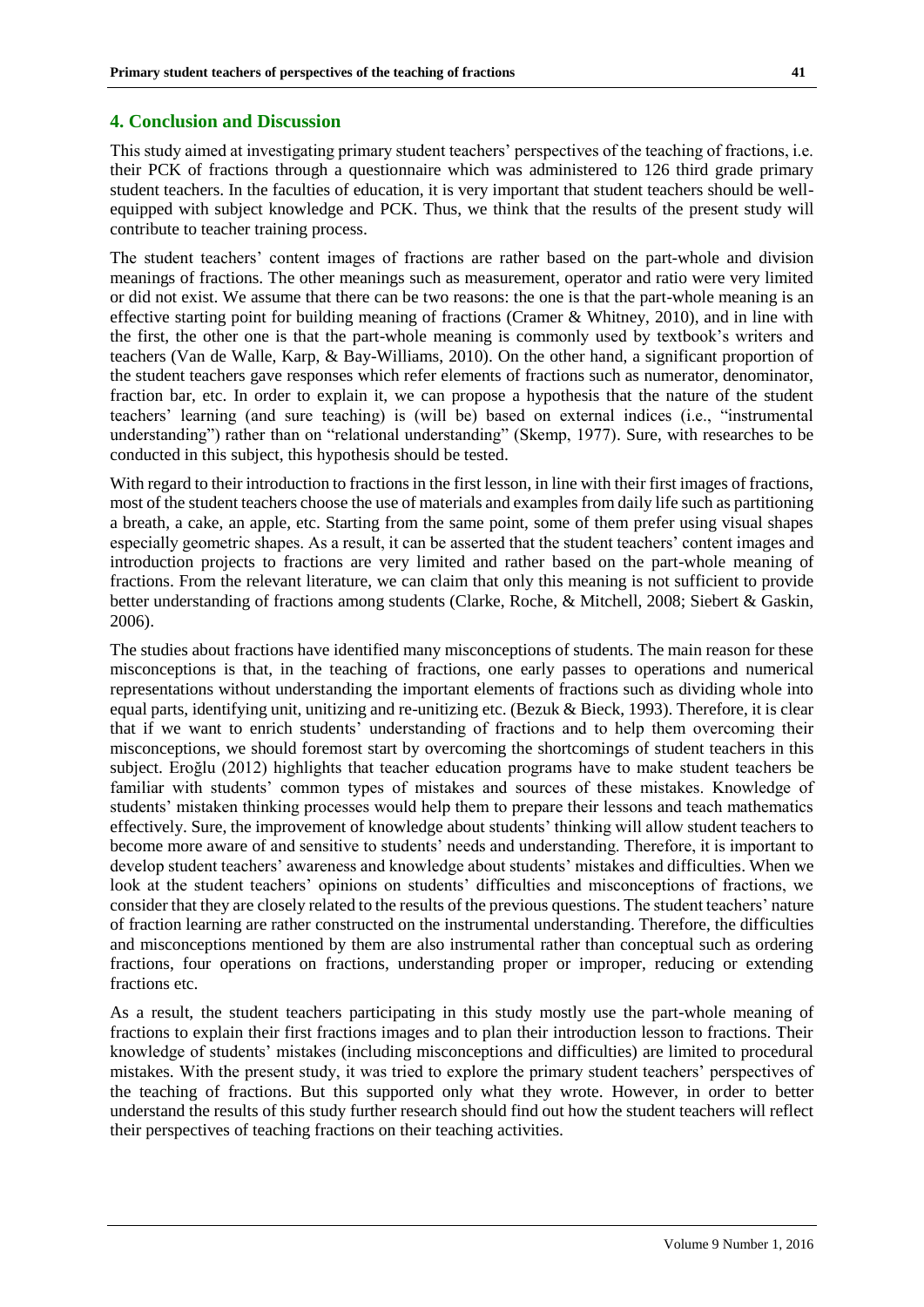## **Acknowledgements**

This work was performed in accordance with Project Search EGTF-1901-12-01 financed by the Council Research in Sciences of Sinop University. The authors would also like to thank to the primary student teachers for their contribution.

## **References**

- [1] Alacacı, C. (2009). Öğrencilerin kesirler konusundaki kavram yanılgıları. Bingölbali, E ve Özmantar M. F. (Ed.), *Matematiksel Zorluklar ve Çözüm Önerileri. Ankara*: PegemA Yayıncılık.
- [2] Altun, M. (2005). *Matematik öğretimi.* Bursa: Erkam Yayıncılık.
- [3] Baştürk S., & Zeybek N. (2007). 11. sınıf öğrencileri seviyesinde dizi kavramının öğretiminin öğretmenler bağlamında incelenmesi. *Sakarya Üniversitesi Fen Edebiyat Dergisi*, *9*, Ek sayı, 284- 297.
- [4] Baştürk, S. (2009a). Ortaöğretim matematik öğretmen adaylarına göre fen edebiyat fakültelerindeki alan eğitimi. *İnönü Üniversitesi Eğitim Fakültesi Dergisi*, *10*(3), 137-160.
- [5] Baştürk, S. (2009b). Mutlak değer kavramı örneğinde öğretmen adaylarının öğrenci hatalarına yaklaşımları. *Balıkesir Üniversitesi Necatibey Eğitim Fakültesi Dergisi*, *3*(1), 174-194.
- [6] Baştürk, S., & Donmez, G. (2011). An empirical case study on mathematics pre-service teachers' pedagogical content knowledge related to the limit and continuity concepts with regard to students' difficulties. In Jamie P. Henderson and Adam D. Lawrence (Eds.), *Teaching Strategies*  (pp. 345-366). Nova Science Publishers, Inc: New York.
- [7] Bezuk, N.S.& Bieck, M. (1993). Current research on rational numbers and common fractions: Summary and implications for teachers. In D.T. Owens (Ed.), *Research ideas for the classroom-Middle grades mathematics* 118-136. New York:Macmillan.
- [8] Brown, G., & Quinn, R. J. (2007). Investigating the relationship between fraction proficiency and success in algebra. *Australian Mathematics Teacher*, *63*(4), 8–15.
- [9] Chang, I. (1997). *Prospective elementary teachers' knowledge of multiplicative structures in Taiwan.* Doctoral Dissertation. University of Minesota, The faculty of Graduate School, Minesota.
- [10] Charalambous, C. Y. & Pitta-Pantazi, D. (2005). Revisiting a theoretical model on fractions: Implicationsfor teaching and research. In H. L. Chick & J. L. Vincent (Eds), *Proceedings of the 29th PME InternationalConference*, *2*, 233–240.
- [11] Clarke, D., Roche, A., & Mitchell, A. (2008). 10 practical tips for making fractions come alive and make sense. *Mathematics Teaching in the Middle School*, *13*(7), 373-380.
- [12] Cramer, K., & Whitney, S. (2010). Learning rational number concepts and skills in elementary school classrooms. In D. V. Lambdin & F. K. Lester, Jr. (Eds.), *Teaching and learning mathematics: Translating research for elementary school teachers* (pp. 15–22). Reston, VA: NCTM
- [13] Eroğlu, D. (2012). *Examining prospective elementary mathematics teachers' knowledge about students' mistakes related to fractions.* Unpublished Dissertation of Master Science, Middle East Technical University, Ankara.
- [14] Fennema, E., & Franke, M. L. (1992). Teachers' knowledge and its impact. In D.A. Grouws (Ed.), *Handbook ofresearch on mathematics teaching and learning* (pp. 147-164). New York: Macmillan.
- [15] Grossman, P.L. (1990). *The making of a teacher: Teacher knowledge and teacher educatian*. New York: Teachers College Press.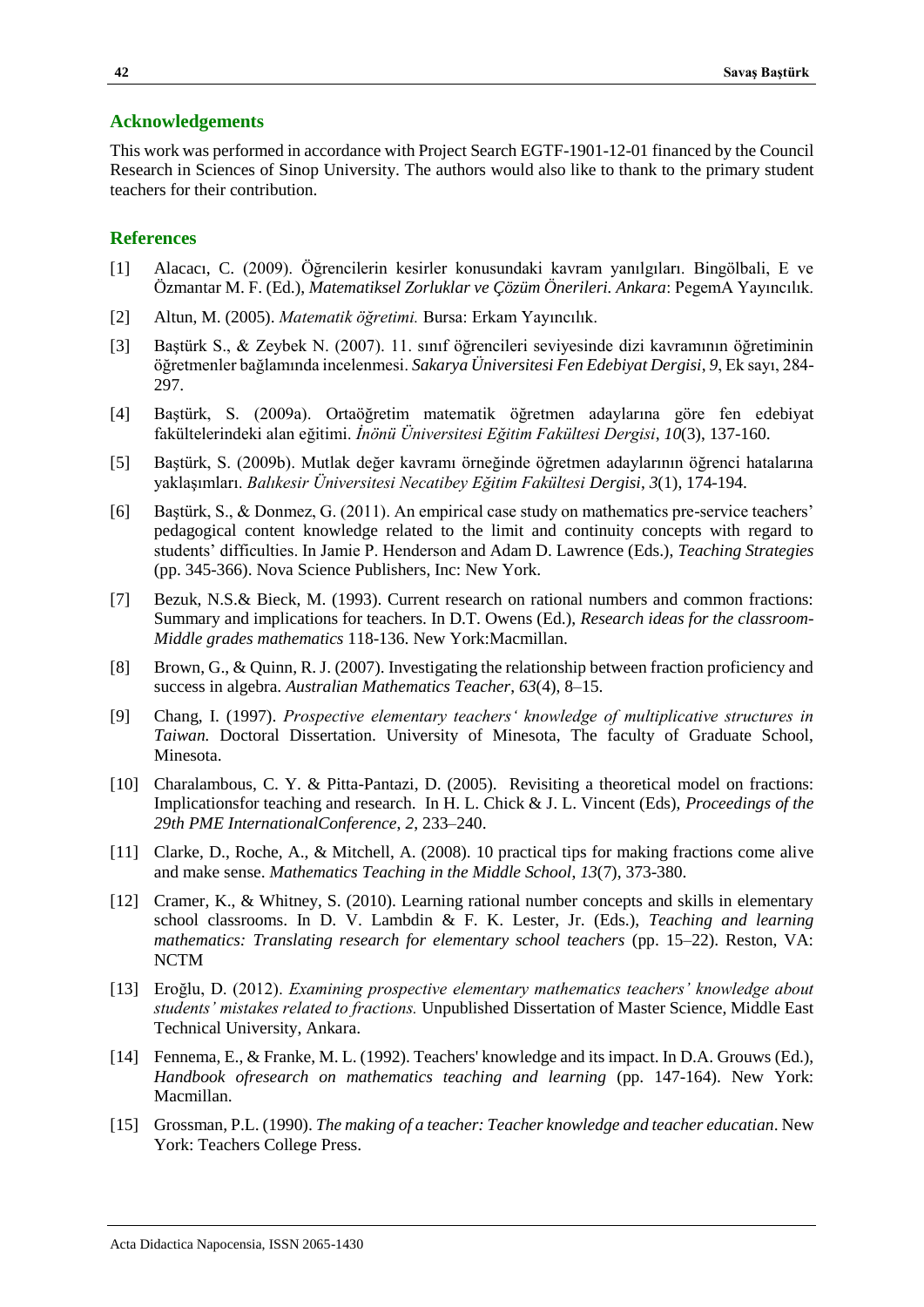- [16] Haser, C., & Ubuz, B. (2003). Students' conceptions of fractions: A study of 5<sup>th</sup> grade students. *Hacettepe Üniversitesi Eğitim Fakültesi Dergisi*, 24, 64-69.
- [17] Hill, H.C., Balı, D.B., & Schilling, S.G. (2008). Unpacking pedagogical content knowledge: Conceptualizing and measuring teachers' topic-specific knowledge of students. *Journal for Research in Mathematics Teacher Education*, *39*(4), 372-400.
- [18] Johnson, M. G., & Howell, A. (2005). Change in preservice teacher attitudes toward contemporary issues in education. Retrieved May 20 2009, from ERIC database.
- [19] Johnson, N. R. (1998). *A descriptive study of number sense and related misconceptions about selected rational number concepts exhibited by prospective elementary teachers.* Dissertation Abstracts International, 59 (11), 302A. (UMI No. 9911499).
- [20] Lincoln, Y.S., & Guba, E.G. (1985). *Naturalistic inquiry*. Newburry Park, CA: Sage
- [21] Mack, N. K. (1990). Learning fractions with understanding: Building on informal knowledge. *Journal for Research in Mathematics Education*, *21*, 16-32.
- [22] National Mathematics Advisory Panel. (2008). *Foundations for success.* Jessup, MD: U.S. Department of Education. (Also available online at [www.ed.gov/MathPanel.](http://www.ed.gov/MathPanel))
- [23] Pesen, C., (2008). Kesirlerin sayı doğrusu üzerindeki gösteriminde öğrencilerin öğrenme güçlükleri ve kavram yanılgıları. *İnönü Üniversitesi Eğitim Fakültesi Dergisi*, *9*, 157-168.
- [24] Senemoğlu, N., & Özçelik, D.A. (1989). Öğretmen adaylarına "öğretmenlik bilgisi" kazandırma bakımından fen-edebiyat ve eğitim fakültelerinin etkililiği. *Çağdaş Eğitim Dergisi*, *142*, 18-21.
- [25] Shulman, L. S. (1986). Those who understand: Knowledge growth in teaching. *Educational Researcher*, *15*(2), 4-14.
- [26] Shulman, L. S. (1987). Knowledge and teaching: foundations of the new reform. *Harvard Educational Review*, *57*, 1-21.
- [27] Shuttleworth, M. (2008). *Descriptive research design.* Retrieved Apr 15, 2015 from Explorable.com: [https://explorable.com/descriptive-research-design.](https://explorable.com/descriptive-research-design)
- [28] Siebert, D., & Gaskin, N. (2006). Creating, naming, and justifying fractions. *Teaching Children Mathematics*, *12*(8), 394-400.
- [29] Skemp, R.R (1977). Relational understanding and instrumental understanding. *Mathematics Teaching*, *77,* 20-6.
- [30] Sowder, J. T., & Wearne, D. (2006). What do we know about eighth-grade student achievement? *Mathematics Teaching in the Middle School*, *11*(6), 285–293.
- [31] Soylu, Y., & Soylu, C. (2005). Learning difficulties of 5th class in primary education at fractions: Ordering, adding, subtraction, multiplication in fraction and problems related to fraction. *Erzincan Eğitim Fakültesi Dergisi*, *7*, 101-117.
- [32] Tall, D., & Vinner, S. (1981). Concept image and concept definition in mathematics with particular reference to limits and continuity. *Educational Studies in Mathematics, 12*(2), 151 169.
- [33] Van de Walle, J. A., Karp, K. S., & Bay-Williams, J. M. (2010). *Elementary and middle school mathematics: Teaching developmentally* (7th ed.). Boston: Allyn & Bacon.
- [34] Wearne, D., & Kouba, V. L. (2000). Rational numbers. In E. A. Silver & P. A. Kenney (Eds.), *Results from the seventh mathematics assessment of the National Assessment of Educational Progress* (pp. 163–191). Reston, VA: NCTM.
- [35] Yıldırım, A., & Şimşek, H. (1999). *Sosyal bilimlerde nitel araştırma yöntemleri*. Ankara: Seçkin Yayıncılık.